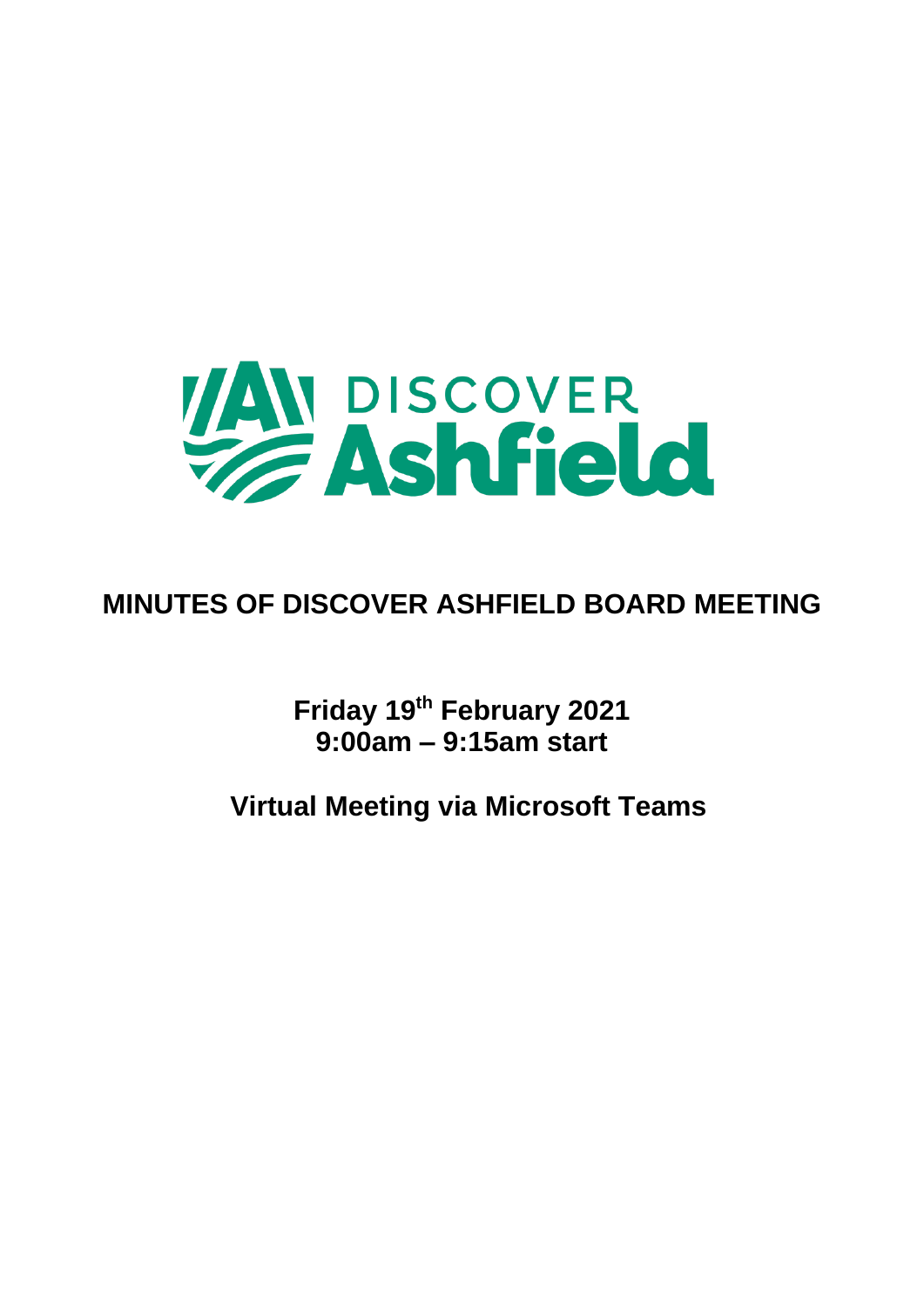## **Attendees**

| <b>Name</b>                   | <b>Position on Board</b>                                  | Position/Organisation                                                                                                 | <b>Apologies</b> |
|-------------------------------|-----------------------------------------------------------|-----------------------------------------------------------------------------------------------------------------------|------------------|
| <b>Martin Rigley MBE</b>      | <b>Chair</b> / Theme Lead -<br><b>Succeed in Ashfield</b> | Managing Director, Lindhurst Engineering                                                                              |                  |
| <b>Louise Knott</b>           | <b>Vice Chair</b>                                         | Vice Principal, West Nottinghamshire<br>College                                                                       | $\checkmark$     |
| <b>Darron Ellis</b>           | Theme Lead - More<br>to Discover                          | <b>Historian</b>                                                                                                      | $\checkmark$     |
| <b>Liz Barrett</b>            | Theme Lead - Love<br><b>Where You Live</b>                | <b>Academy Transformation Trust Further</b><br>Education                                                              |                  |
| <b>Pete Edwards</b>           | Theme Lead - Be<br>Happy, Be Healthy                      | Chair, Ashfield Health and Wellbeing<br>Partnership                                                                   |                  |
| <b>Callum Parr</b>            | <b>Board Member</b>                                       | Youth Council Leader, Ashfield District<br><b>Youth Council</b>                                                       |                  |
| Carol Cooper-Smith            | <b>Board Member</b>                                       | Chief Executive, Ashfield District Council                                                                            |                  |
| Chloe O'Donnell               | <b>Board Member</b>                                       | Shopping Centre Manager, Idlewells<br><b>Shopping Centre</b>                                                          | $\checkmark$     |
| <b>Christopher Baron</b>      | Observer                                                  | Office Manager, Ashfield & Eastwood MP's<br>Office                                                                    |                  |
| <b>Cllr Christian Chapman</b> | <b>Board Member</b>                                       | Scrutiny Rep, Ashfield District Council                                                                               | ✓                |
| <b>Cllr Helen-Ann Smith</b>   | <b>Board Member</b>                                       | Deputy Council Leader, Ashfield District<br>Council                                                                   |                  |
| Cllr Jason Zadrozny           | <b>Board Member</b>                                       | Annesley and Felley Parish Council                                                                                    |                  |
| <b>Cllr Matthew Relf</b>      | <b>Board Member</b>                                       | Portfolio Holder, Planning & Regen, Ashfield<br><b>District Council</b>                                               |                  |
| David Ainsworth               | <b>Board Member</b>                                       | Director of Clinical Commissioning Group,<br><b>NHS</b>                                                               | ✓                |
| David Jackson                 | <b>Board Member</b>                                       | Centre Manager, East Midlands Designer<br>Outlet                                                                      | ✓                |
| <b>Edward Johnstone</b>       | <b>Board Member</b>                                       | Assistant Principal (Development), Portland<br>College                                                                |                  |
| Fiona Anderson                | <b>Board Member</b>                                       | Head of Civic Engagement, Nottingham<br><b>Trent University</b>                                                       | $\checkmark$     |
| Gary Jordan                   | <b>Board Member</b>                                       | Chair, Mansfield and Ashfield 2020                                                                                    | $\checkmark$     |
| Julia Terry                   | <b>Board Member</b>                                       | Development Worker, Transforming Notts<br>Together                                                                    |                  |
| Kathryn Stacey                | <b>Board Member</b>                                       | Chief Executive, Citizens Advice Ashfield                                                                             | ✓                |
| Lee Anderson, MP              | <b>Board Member</b>                                       | MP for Ashfield and Eastwood                                                                                          |                  |
| Mark Spencer, MP              | <b>Board Member</b>                                       | <b>MP</b> for Sherwood                                                                                                | ✓                |
| <b>Matthew Hall</b>           | Substitute for Viki<br>Dyer                               | Partnership Manager, Department of Work<br>and Pensions                                                               |                  |
| Melanie Phythian              | Observer                                                  | Towns Fund Policy Advisor, Cities & Local<br><b>Growth Unit</b>                                                       | ✓                |
| Paula Longden                 | <b>Substitute for David</b><br>Ainsworth                  | Deputy Locality Director: Mid<br>Nottinghamshire, NHS Nottingham &<br>Nottinghamshire Clinical Commissioning<br>Group |                  |
| Peter Gaw                     | <b>Board Member</b>                                       | Chief Executive Officer, Inspire: Culture,<br>Learning and Libraries                                                  |                  |
| <b>Rachel Quinn</b>           | <b>Board Member</b>                                       | Head of People & Skills, D2N2 LEP                                                                                     |                  |
| <b>Robert Orgill</b>          | <b>Board Member</b>                                       | Property Manager EMEA, Rolls Royce                                                                                    | $\checkmark$     |
| <b>Simon Martin</b>           | <b>Board Member</b>                                       | Vice Principal, Academy Transformation<br><b>Trust Further Education</b>                                              |                  |
| Teresa Jackson                | <b>Board Member</b>                                       | Chief Officer, Ashfield Voluntary Action                                                                              |                  |
| Theresa Hodgkinson            | <b>Board Member</b>                                       | Director of Place and Communities, Ashfield<br><b>District Council</b>                                                |                  |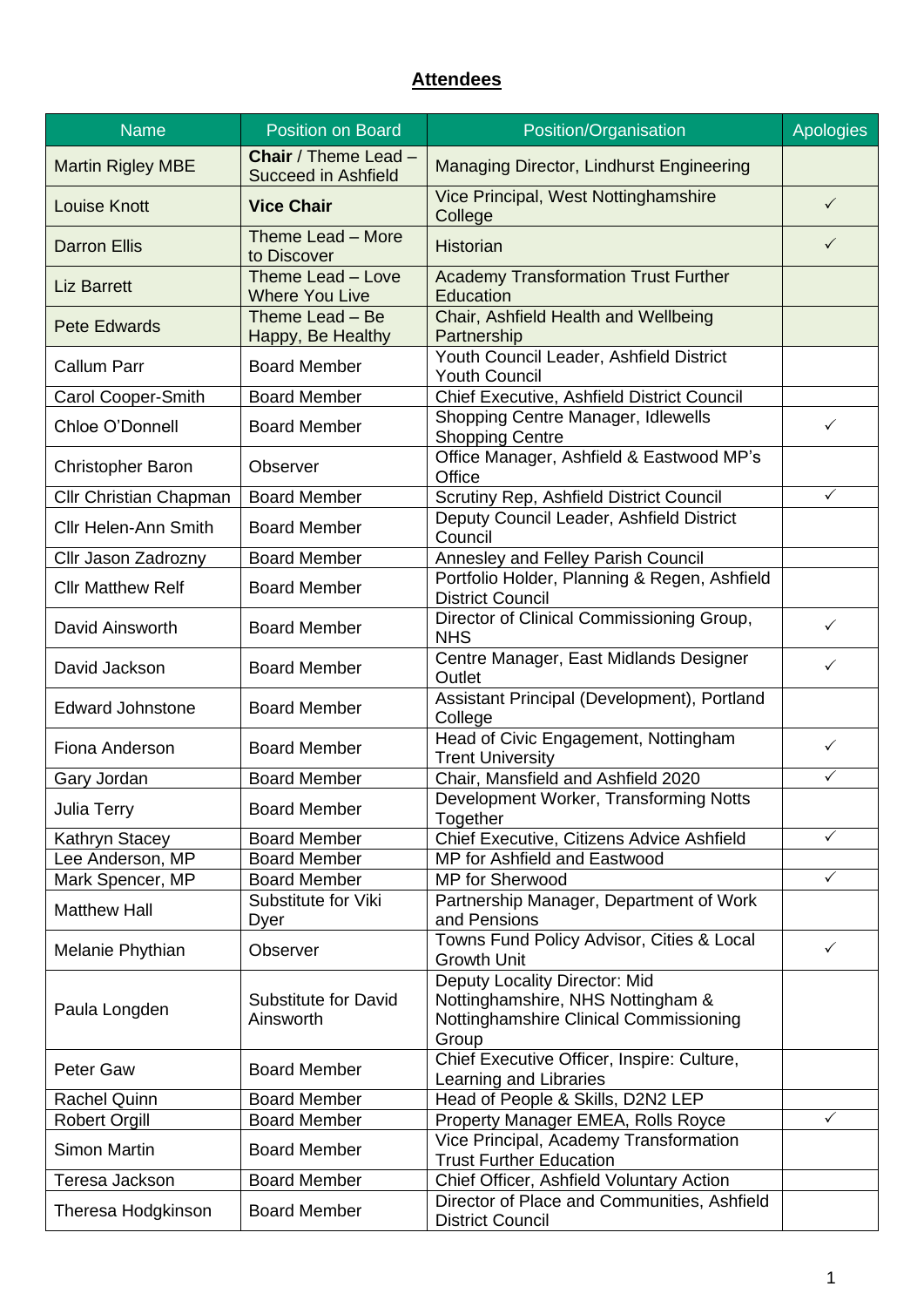| Viki Dyer               | <b>Board Member</b>                  | District Operations Lead, Department of<br><b>Work and Pensions</b>           |   |
|-------------------------|--------------------------------------|-------------------------------------------------------------------------------|---|
| Andrea Stone            | <b>Supporting Officer</b>            | Health and Wellbeing Manager, Ashfield<br><b>District Council</b>             | ✓ |
| <b>Katherine Green</b>  | <b>Supporting Officer</b>            | Senior Communications Officer, Ashfield<br><b>District Council</b>            | ✓ |
| Lana Mills              | Supporting Officer /<br>Minute Taker | Discover Ashfield Project Officer, Ashfield<br>District Council               |   |
| <b>Matthew Neal</b>     | <b>Supporting Officer</b>            | Service Director of Investment and Growth,<br>Nottinghamshire County Council  |   |
| Nicola McCoy-Brown      | <b>Supporting Officer</b>            | Group Manager for Growth & Development,<br>Nottinghamshire County Council     |   |
| Sarah Daniel            | Secretary / Supporting<br>Officer    | Interim Service Manager for Place and<br>Wellbeing, Ashfield District Council |   |
| <b>Tracey Bird</b>      | <b>Supporting Officer</b>            | Health and Wellbeing Officer, Ashfield<br><b>District Council</b>             |   |
| <b>Trevor Middleton</b> | <b>Supporting Officer</b>            | Town Centres and Markets Manager,<br><b>Ashfield District Council</b>         |   |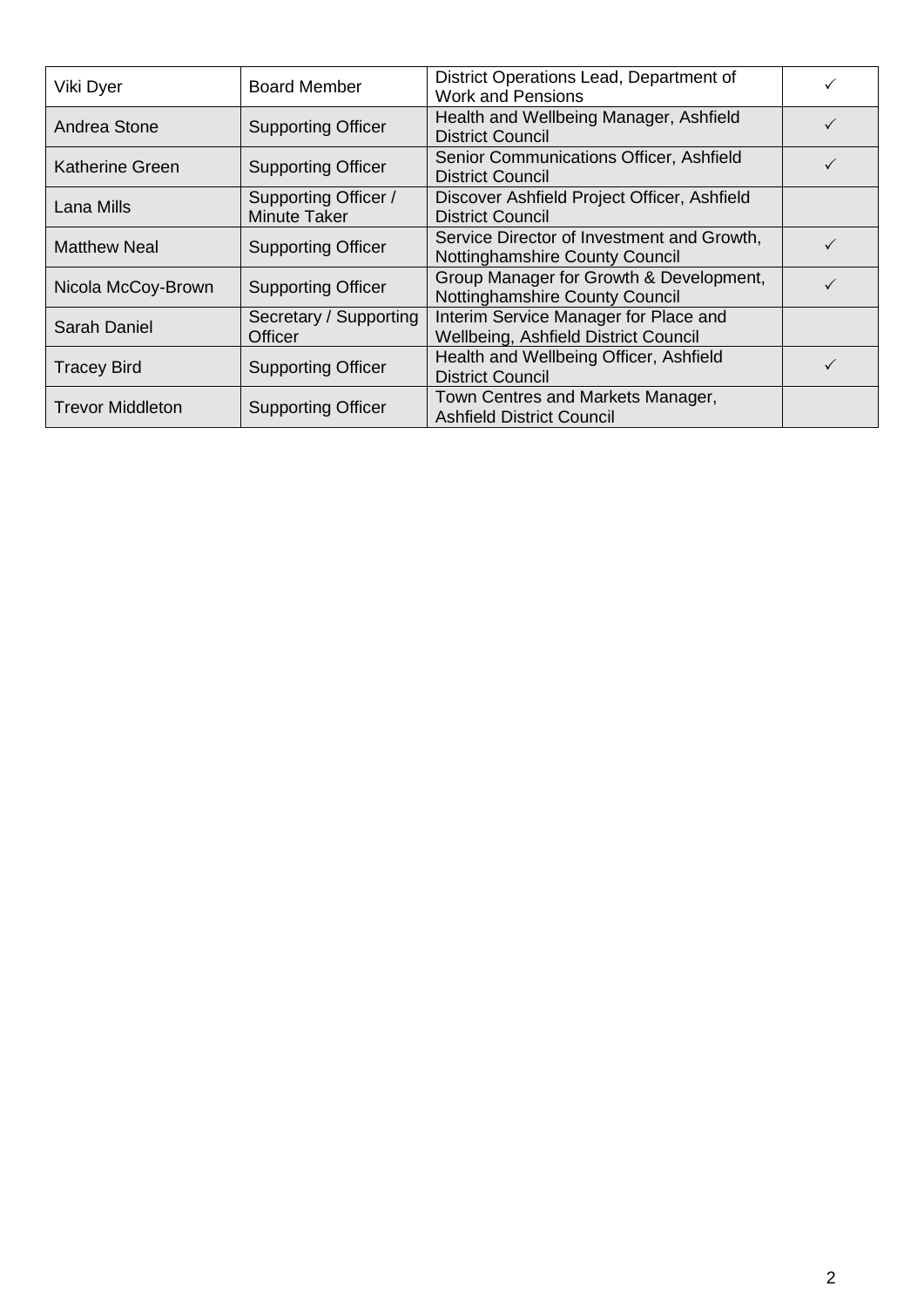## **Minutes**

| Agenda<br><b>Item</b> | <b>Action</b>                                                                                                                                              |             |
|-----------------------|------------------------------------------------------------------------------------------------------------------------------------------------------------|-------------|
| 1 <sub>1</sub>        | <b>Welcome/Introductions/Apologies</b>                                                                                                                     |             |
|                       | The Chair, Martin Rigley welcomed everyone to the virtual meeting and in particular<br>new board member Peter Gaw and new attendee Paula Longden.          |             |
|                       | Apologies were received and it was noted that:                                                                                                             |             |
|                       | Matthew Hall will be representing Viki Dyer                                                                                                                |             |
|                       | Paula Longden will be representing David Ainsworth                                                                                                         |             |
| 2.1                   |                                                                                                                                                            |             |
|                       | Board Minutes of Previous Meeting - Friday 15th January 2021<br>Board minutes from Friday 15 <sup>th</sup> January 2021 were agreed as a true and accurate |             |
|                       | record with no amendments to be made.                                                                                                                      |             |
|                       |                                                                                                                                                            |             |
| 2.2                   | <b>Action Log</b>                                                                                                                                          |             |
| 2.2.1                 | <b>Completed Actions</b>                                                                                                                                   | <b>Lead</b> |
| 2.2.1.1               | <b>Towns Fund</b>                                                                                                                                          |             |
|                       | (Meeting 15/01/2021, Minute - 4.2.1)                                                                                                                       | LA, MP      |
|                       | Lee Anderson, MP confirmed that he had shared Towns Fund regional<br>projects with his colleagues in the East Midlands.                                    |             |
|                       |                                                                                                                                                            |             |
| 2.2.1.2               | <b>Towns Fund</b>                                                                                                                                          |             |
|                       | (Meeting 15/01/2021, Minute - 4.3)                                                                                                                         | LK/SD       |
|                       | Sarah Daniel confirmed that Louise Knott had returned her comments                                                                                         |             |
|                       | about the Town Investment Plan (TIP).                                                                                                                      |             |
| $2.2.1.\overline{3}$  | <b>Towns Fund</b>                                                                                                                                          |             |
|                       | (Meeting 15/01/2020, Minute – 4.3)                                                                                                                         | <b>SD</b>   |
|                       | Sarah confirmed that she had sent Lee Anderson's office a copy of the TIP.                                                                                 |             |
|                       |                                                                                                                                                            |             |
| 2.2.1.4               | Towns Fund: Sutton Construction Centre and Portland College                                                                                                | SD/LK/      |
|                       | (Meeting 15/01/2021, Minute - 4.4)                                                                                                                         | EJ/LB/      |
|                       | Partners had returned the information required for extending the Sutton<br>Construction Centre project to Portland College's construction space.           | <b>SM</b>   |
|                       |                                                                                                                                                            |             |
| 2.2.1.5               | <b>Future Meetings</b>                                                                                                                                     |             |
|                       | (Meeting $15/01/2021$ , Minute $-6$ )                                                                                                                      | <b>LM</b>   |
|                       | Lana Mills emailed the Board invites to this year's board meetings.                                                                                        |             |
|                       |                                                                                                                                                            |             |
| 2.2.2<br>2.2.2.1      | <b>Actions (Includes actions from below minutes)</b><br><b>Cultural Compact</b>                                                                            | <b>Lead</b> |
|                       | Fiona Anderson, Teresa Jackson, Liz Barrett and Sarah Daniel involved in                                                                                   | FA/TJ/      |
|                       | developing the Cultural Compact for Ashfield.                                                                                                              | LB/SD       |
|                       |                                                                                                                                                            |             |
| 2.2.2.2               | <b>Job Match Scheme</b>                                                                                                                                    |             |
|                       | (Meeting 11/12/2020, Minute - 4.1)                                                                                                                         |             |
|                       | Carol Cooper-Smith to liaise with Lorna Masey regarding this scheme and<br>other programmes.                                                               | CC-S        |
|                       | Update: Lisa Simpson is currently arranging a meeting for this.                                                                                            |             |
|                       |                                                                                                                                                            |             |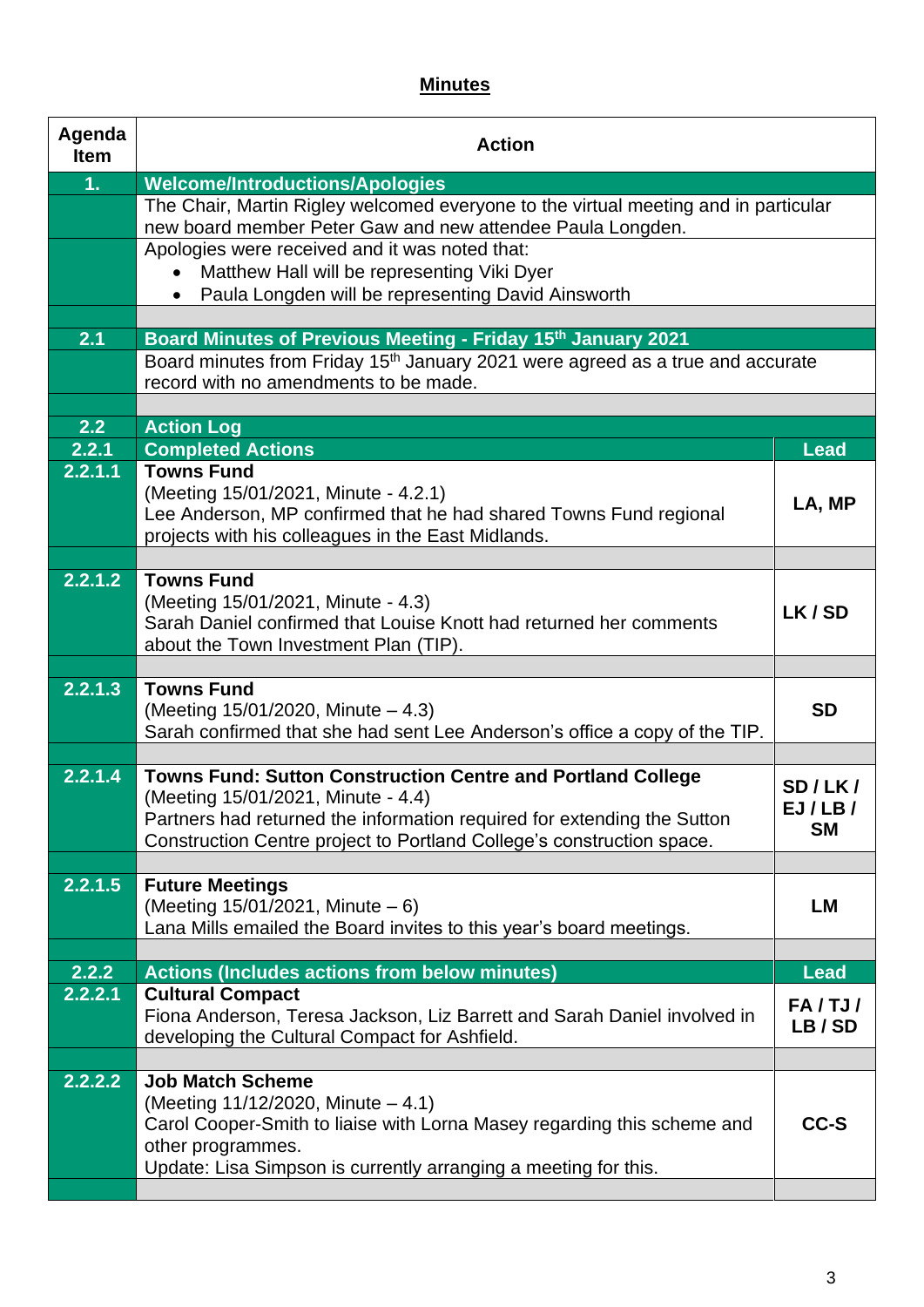| 2.2.2.3        | <b>Supporting Unpaid Carers in Employment Scheme</b><br>$(19/02/2021,$ Minute $-5.4)$<br>Pete Edwards to forward Lana Mills and Business Regeneration team<br>details of the Supporting Unpaid Carers in Employment scheme to share | PE/LM/<br><b>BR</b> |
|----------------|-------------------------------------------------------------------------------------------------------------------------------------------------------------------------------------------------------------------------------------|---------------------|
|                | with Ambassadors and contacts.                                                                                                                                                                                                      |                     |
|                |                                                                                                                                                                                                                                     |                     |
| 2.2.2.4        | <b>Hucknall Leisure Centre: Planning Stage</b><br>$(19/02/2021,$ Minute $-5.4)$                                                                                                                                                     |                     |
|                | Theresa Hodgkinson to pass Pete Edwards' contact details onto Darowen                                                                                                                                                               | TH/PE               |
|                | Jones, Project Manager with regard to supporting the planning stage of the                                                                                                                                                          |                     |
|                | new facilities in the capacity of access auditor.                                                                                                                                                                                   |                     |
|                |                                                                                                                                                                                                                                     |                     |
| 3 <sup>1</sup> | <b>Declarations of Interest</b>                                                                                                                                                                                                     |                     |
|                | The following declarations were noted:                                                                                                                                                                                              |                     |
|                | Martin Rigley - The Chair and Theme Lead for Succeed in Ashfield<br>Sherwood Observatory (Chair of the Board)                                                                                                                       |                     |
|                | Sutton Academy (Board Member)                                                                                                                                                                                                       |                     |
|                | Liz Barrett - Theme Lead for Love Where You Live<br>$\bullet$                                                                                                                                                                       |                     |
|                | College/further education projects (Principal at ATTFE)                                                                                                                                                                             |                     |
|                | Construction Centre project (Principal at ATTFE)                                                                                                                                                                                    |                     |
|                | Sutton Centre Theatre Project (Principal at ATTFE)                                                                                                                                                                                  |                     |
|                | <b>Sherwood Observatory (Board Member)</b><br><b>Callum Parr</b>                                                                                                                                                                    |                     |
|                | Sutton Centre Theatre Project (Student / Youth Councillor)                                                                                                                                                                          |                     |
|                | <b>Simon Martin</b><br>$\bullet$                                                                                                                                                                                                    |                     |
|                | College/further education projects (Vice Principal at ATTFE)                                                                                                                                                                        |                     |
|                | Construction centre projects (Vice Principal at ATTFE)                                                                                                                                                                              |                     |
|                | Sutton Centre Theatre Project (Vice Principal at ATTFE)                                                                                                                                                                             |                     |
|                |                                                                                                                                                                                                                                     |                     |
| 4              | Towns Fund and Future High Streets Fund - Sarah Daniel                                                                                                                                                                              |                     |
| 4.1            | <b>Update on Towns Fund</b>                                                                                                                                                                                                         |                     |
|                | Sarah Daniel noted the following:<br>Section 1 and Section 2 of the Towns Investment Plan have now both been                                                                                                                        |                     |
|                | submitted. Section 2 consisted of a spreadsheet for each individual project.                                                                                                                                                        |                     |
|                | Towns Fund are due to provide an initial offer by 29 <sup>th</sup> March 2021. Lee<br>$\bullet$                                                                                                                                     |                     |
|                | Anderson, MP confirmed that he had received the same information.                                                                                                                                                                   |                     |
|                | Currently working on a delivery plan for the projects with the internal steering<br>$\bullet$                                                                                                                                       |                     |
|                | group. The group are focussing on ways to involve the Board with the projects                                                                                                                                                       |                     |
|                | once plans are underway and how details can be communicated to wider<br>networks.                                                                                                                                                   |                     |
|                | Recently, submitted a bid for capacity funding which will cover the business<br>$\bullet$                                                                                                                                           |                     |
|                | cases (£170,000), and if successful we will receive the sum mid-March.                                                                                                                                                              |                     |
|                | Rachel Quinn noted that D2N2 convene all the Towns Fund areas and there<br>$\bullet$                                                                                                                                                |                     |
|                | will be a discussion at the next meeting regarding capacity funding and                                                                                                                                                             |                     |
|                | whether Towns Fund can collaborate with procurement for the business case                                                                                                                                                           |                     |
|                | assurance                                                                                                                                                                                                                           |                     |
| 4.2            | <b>Update on Future High Streets Fund</b>                                                                                                                                                                                           |                     |
|                | Sarah Daniel noted the following:                                                                                                                                                                                                   |                     |
|                | Received confirmation from MHCLG regarding the 2-week extension for the<br>$\bullet$                                                                                                                                                |                     |
|                | business case and this will now be submitted by 12 <sup>th</sup> March 2021. This deadline                                                                                                                                          |                     |
|                | has been extended due to work on the Town Investment Plan.                                                                                                                                                                          |                     |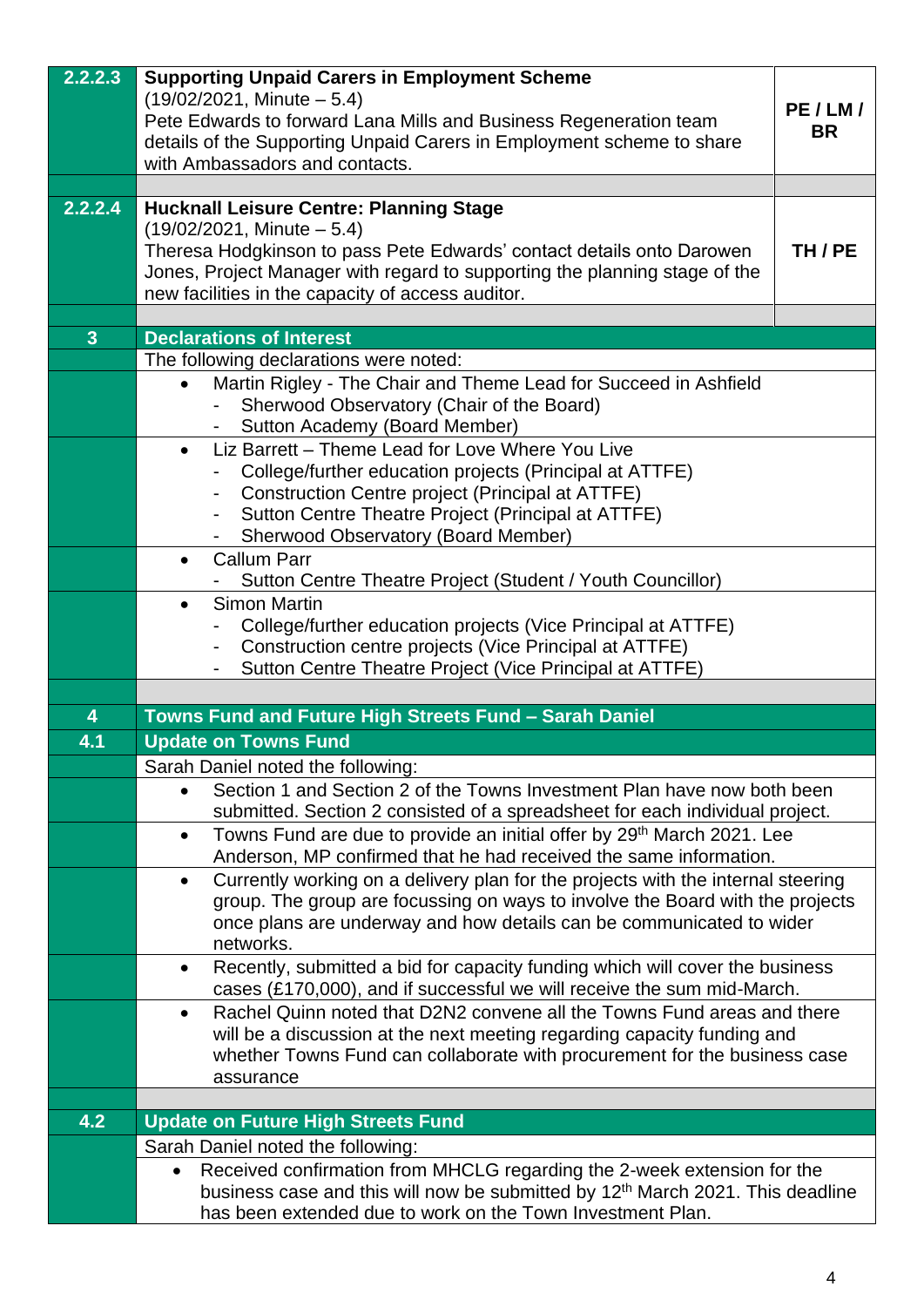|     | MHCLG will confirm the funding offer mid-end of April and we will be able to start<br>$\bullet$                                                                                             |
|-----|---------------------------------------------------------------------------------------------------------------------------------------------------------------------------------------------|
|     | developing the projects once the offer has been received.<br>Martin Rigley commended the handwritten letter Lee Anderson, MP had received from                                              |
|     | the Secretary of State regarding the Future High Streets Bid.                                                                                                                               |
|     | The board thanked Sarah for her work on these two funds.                                                                                                                                    |
|     |                                                                                                                                                                                             |
| 5.  | <b>Reports Back from Delivery Group</b>                                                                                                                                                     |
| 5.1 | <b>Succeed in Ashfield</b>                                                                                                                                                                  |
|     | Martin Rigley, Theme Lead provided an update:                                                                                                                                               |
|     | Supported Sarah Daniel and team with check and challenge and Towns Fund<br>$\bullet$<br>submission                                                                                          |
|     | Continues to represent Discover Ashfield at the East Midlands Chamber of<br>$\bullet$<br><b>Commerce Board</b>                                                                              |
|     | Has worked with ADC Communications to create a video at the Lammas Leisure<br>$\bullet$                                                                                                     |
|     | Centre in Sutton to promote the Lateral Flow Testing Centre for community<br>testing.                                                                                                       |
|     | Succeed in Ashfield: Education and Industry meeting is on Wednesday 24 <sup>th</sup><br>$\bullet$                                                                                           |
|     | February which will bring together secondary school teachers, careers advisors,                                                                                                             |
|     | Discover Ashfield Business Ambassadors and partners. This meeting will help                                                                                                                 |
|     | to strengthen the relationship between schools and businesses in the area.                                                                                                                  |
| 5.2 | <b>Love Where You Live</b>                                                                                                                                                                  |
|     | Liz Barrett, Theme Lead provided an update:                                                                                                                                                 |
|     |                                                                                                                                                                                             |
|     | Love Where You Live Project Group is now set up and has held its first meeting.<br>$\bullet$                                                                                                |
|     | One of the project group's initiatives going forward is engaging primary schools<br>$\bullet$<br>in a community project where children can express what they love about where<br>they live. |
|     | Setting up a Discover Ashfield Schools Sub-group with Lana Mills, Tracey Bird<br>$\bullet$<br>and Dianne Holmes (ADC officers) which will take place on 27 <sup>th</sup> April 2021 -       |
|     | there are seven teachers from seven primary schools signed up. This group will                                                                                                              |
|     | allow us to recruit more ambassadors from schools and increase engagement in                                                                                                                |
|     | community projects.                                                                                                                                                                         |
|     | Recent partnership work between organisations and officers has increased<br>$\bullet$                                                                                                       |
|     | opportunities and support for the community. Liz thanked Teresa Jackson,<br>Edward Johnstone and others involved in this work.                                                              |
|     | Let's All Eat foodbank referrals have increased with 75 new referrals from<br>$\bullet$                                                                                                     |
|     | professionals from the past two weeks. The increasing levels of need the                                                                                                                    |
|     | organisation is now facing has not been experienced before.                                                                                                                                 |
|     | Let's All Eat and partners are committed to helping develop progression<br>$\bullet$                                                                                                        |
|     | opportunities, for instance, helping families and residents learn how to budget for<br>food and manage resources.                                                                           |
|     | Carol Cooper-Smith noted some national campaigns which could be reinforced<br>$\bullet$                                                                                                     |
|     | locally to help with this progressive learning.                                                                                                                                             |
|     | Lee Anderson, MP said that he will be working on a project with a local chef<br>$\bullet$                                                                                                   |
|     | which will provide guidance to help families batch cook and budget for food. He<br>would like Ashfield District Council to help with this project.                                          |
|     | Teresa Jackson stated that the voluntary sector is experiencing some burn out at<br>$\bullet$                                                                                               |
|     | the moment, but all volunteers continue to do tremendous work in our                                                                                                                        |
|     | communities.                                                                                                                                                                                |
|     |                                                                                                                                                                                             |
| 5.3 | <b>More to Discover</b>                                                                                                                                                                     |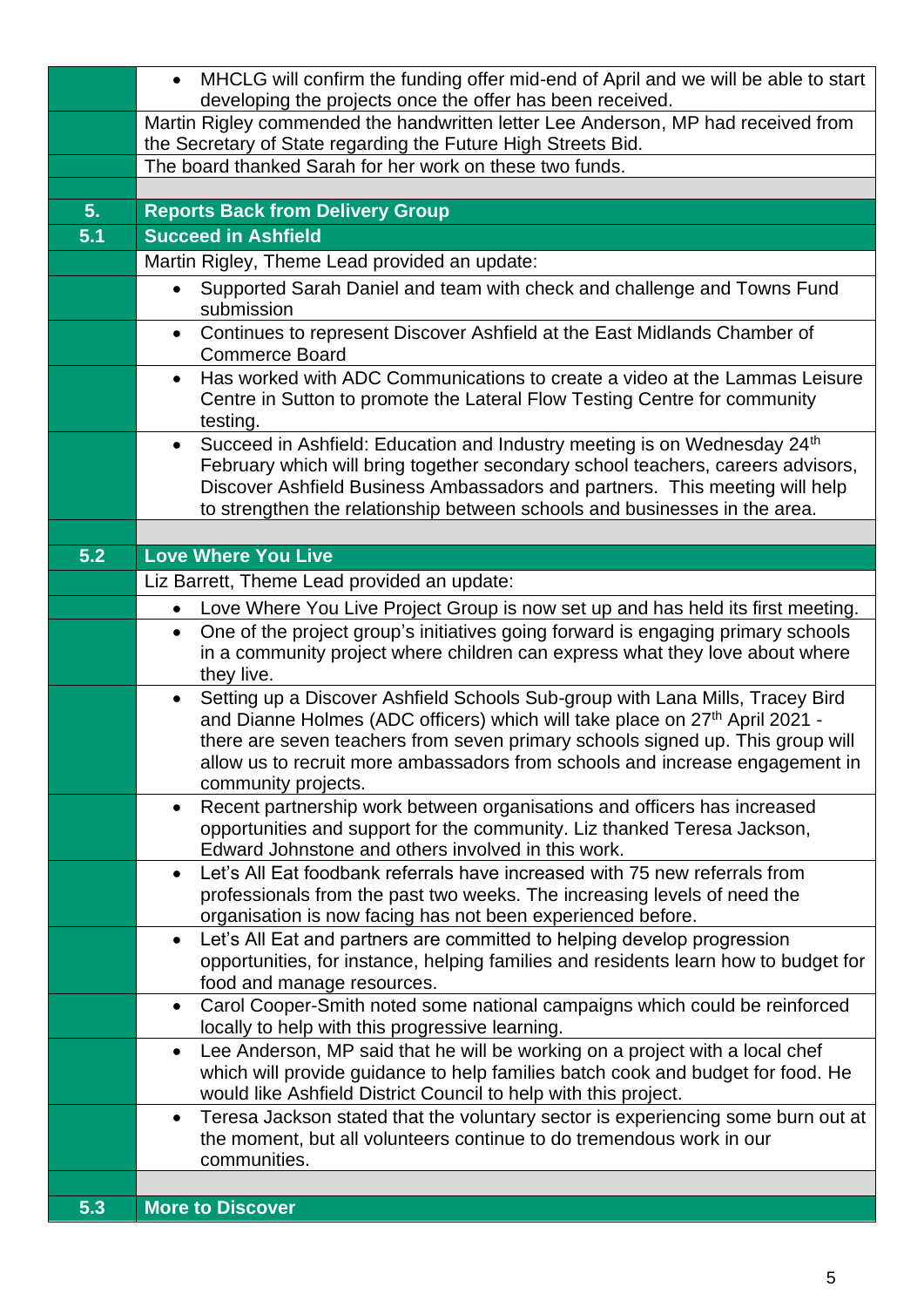|                | Apologies were received from Darron Ellis and Lana Mills gave the following update:                                                                                   |
|----------------|-----------------------------------------------------------------------------------------------------------------------------------------------------------------------|
|                | A project group is being organised which aims to link tourism and heritage<br>$\bullet$                                                                               |
|                | groups in Hucknall, Sutton and Kirkby. This project group will help to move the<br>More to Discover theme forward.                                                    |
|                |                                                                                                                                                                       |
| 5.4            | <b>Be Healthy, Be Happy</b>                                                                                                                                           |
|                | Pete Edwards, Theme Lead provided an update:                                                                                                                          |
|                | The Health and Happiness Strategy has been taken through Ashfield District<br>$\bullet$                                                                               |
|                | Council's cabinet. The strategy will be launched at the next Health and                                                                                               |
|                | Wellbeing Partnership meeting on 23 <sup>rd</sup> February 2021 and will be sent out to                                                                               |
|                | board members in due course.                                                                                                                                          |
|                | Theresa Hodgkinson suggested working with Katherine Green from<br>$\bullet$                                                                                           |
|                | Communications regarding the launch and Cllr Barsby, Portfolio Holder for                                                                                             |
|                | Health and Leisure, could help with the publicity.<br>Jayne Davies from Nottinghamshire Carers Association noted in a presentation<br>$\bullet$                       |
|                | at a subgroup meeting that no businesses in Ashfield had signed up to the                                                                                             |
|                | Supporting Unpaid Carers in Employment scheme.                                                                                                                        |
|                | Dianne Holmes is raising awareness of this scheme in the district and is<br>$\bullet$                                                                                 |
|                | encouraging companies in Ashfield to sign up.                                                                                                                         |
|                | *New Action* Please see above action log - 2.2.2.3<br>$\bullet$                                                                                                       |
|                | Cllr Relf suggested approaching Mansfield and Ashfield 2020 regarding the<br>$\bullet$                                                                                |
|                | scheme.                                                                                                                                                               |
|                | Teresa Jackson said that they could approach businesses regarding supporting<br>$\bullet$<br>the Changing Places funding as well through Mansfield and Ashfield 2020. |
|                | Theresa Hodgkinson confirmed that both the new leisure centre at Kirkby in<br>$\bullet$                                                                               |
|                | Ashfield and the planned new facilities at Hucknall leisure centre will be fully                                                                                      |
|                | accessible.                                                                                                                                                           |
|                | *New Action* Please see above action log - 2.2.2.4<br>$\bullet$                                                                                                       |
|                | Attended the Sport England 10-year strategy webinar and 54% of attendees<br>$\bullet$                                                                                 |
|                | voted health and wellbeing as their priority.                                                                                                                         |
| $6\phantom{1}$ | Discover Ashfield Officer Update - Lana Mills                                                                                                                         |
|                |                                                                                                                                                                       |
|                | Lana noted the following:<br>Discover Ashfield Awards nominations close on the 28 <sup>th</sup> February 2021 and all<br>$\bullet$                                    |
|                | board members are able to vote for organisations, businesses and residents.                                                                                           |
|                | There were a few nominations so far in the following categories:                                                                                                      |
|                | <b>Business Improvement Award</b>                                                                                                                                     |
|                | <b>Science Award</b>                                                                                                                                                  |
|                | <b>Best of Ashfield</b><br>Pub of the Year                                                                                                                            |
|                | $\blacksquare$<br>COVID-19 Young Hero                                                                                                                                 |
|                | <b>COVID-19 Community Organisation</b>                                                                                                                                |
|                | - Carer Award                                                                                                                                                         |
|                | Health and Wellbeing Project Award                                                                                                                                    |
|                | The Board Constitution and Terms of Reference will be updated. The updated<br>$\bullet$                                                                               |
|                | documents will be presented to the Board at the upcoming Annual General                                                                                               |
|                | meeting (19 <sup>th</sup> March 2021) alongside a report of the changes made. The Board<br>will be asked to vote on the updated documents.                            |
|                |                                                                                                                                                                       |
| $\overline{7}$ | <b>Any Other Business</b>                                                                                                                                             |
|                | Nothing to note.                                                                                                                                                      |